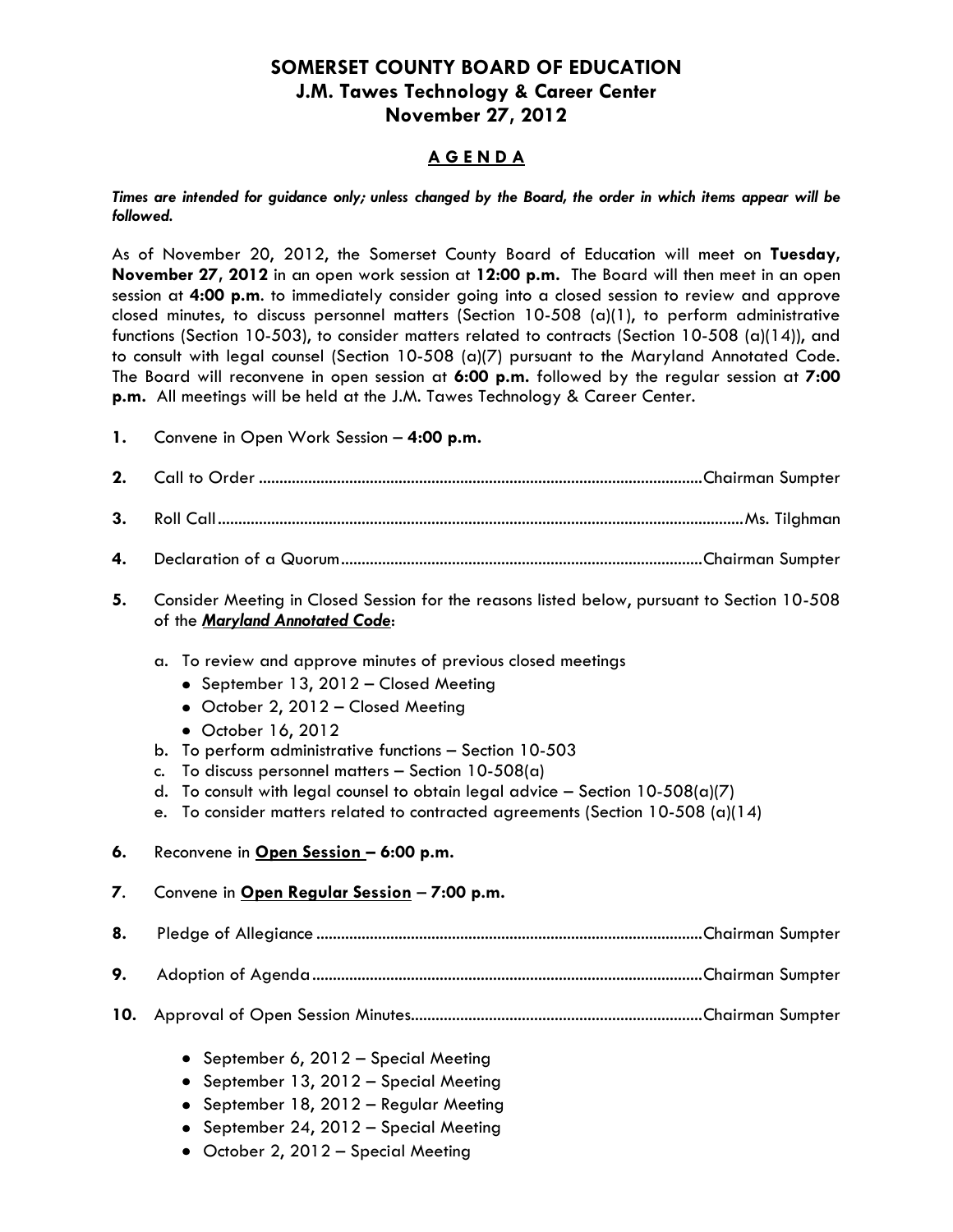|     |                     | • October 12, 2012 - Special Meeting<br>October 16, 2012 - Regular Meeting<br>• November 20, 2012 - Regular Meeting |  |
|-----|---------------------|---------------------------------------------------------------------------------------------------------------------|--|
| 11. |                     | Announcement of Closed Session Meeting                                                                              |  |
|     |                     | ≻ November 27, 2012                                                                                                 |  |
| 12. |                     |                                                                                                                     |  |
| 13. |                     |                                                                                                                     |  |
| 14. | <b>OLD BUSINESS</b> |                                                                                                                     |  |
|     |                     | A. Policies                                                                                                         |  |
|     |                     | (See Tab 14-A1)                                                                                                     |  |
|     |                     | (See Tab $14-B$ )                                                                                                   |  |
|     |                     | (See Tab $14-C$ )                                                                                                   |  |
| 15. |                     | <b>NEW BUSINESS</b>                                                                                                 |  |
|     |                     | A. Finance                                                                                                          |  |
|     |                     | (See Tab 15-A1)                                                                                                     |  |
|     |                     | (See Tab 15-A2)                                                                                                     |  |
|     | В.                  | <b>Curriculum &amp; Instruction</b>                                                                                 |  |
|     |                     | Disciplinary Literacy<br>(See Tab 15-B1)                                                                            |  |
|     |                     | <b>C.</b> Student Service Report                                                                                    |  |
|     |                     | (See Tab 15-C1)<br>Ms. Carter                                                                                       |  |
|     |                     | (See Tab 15-C2)                                                                                                     |  |
|     |                     | <b>D. Human Resources</b>                                                                                           |  |
|     |                     | (See Tab 15-D1)                                                                                                     |  |